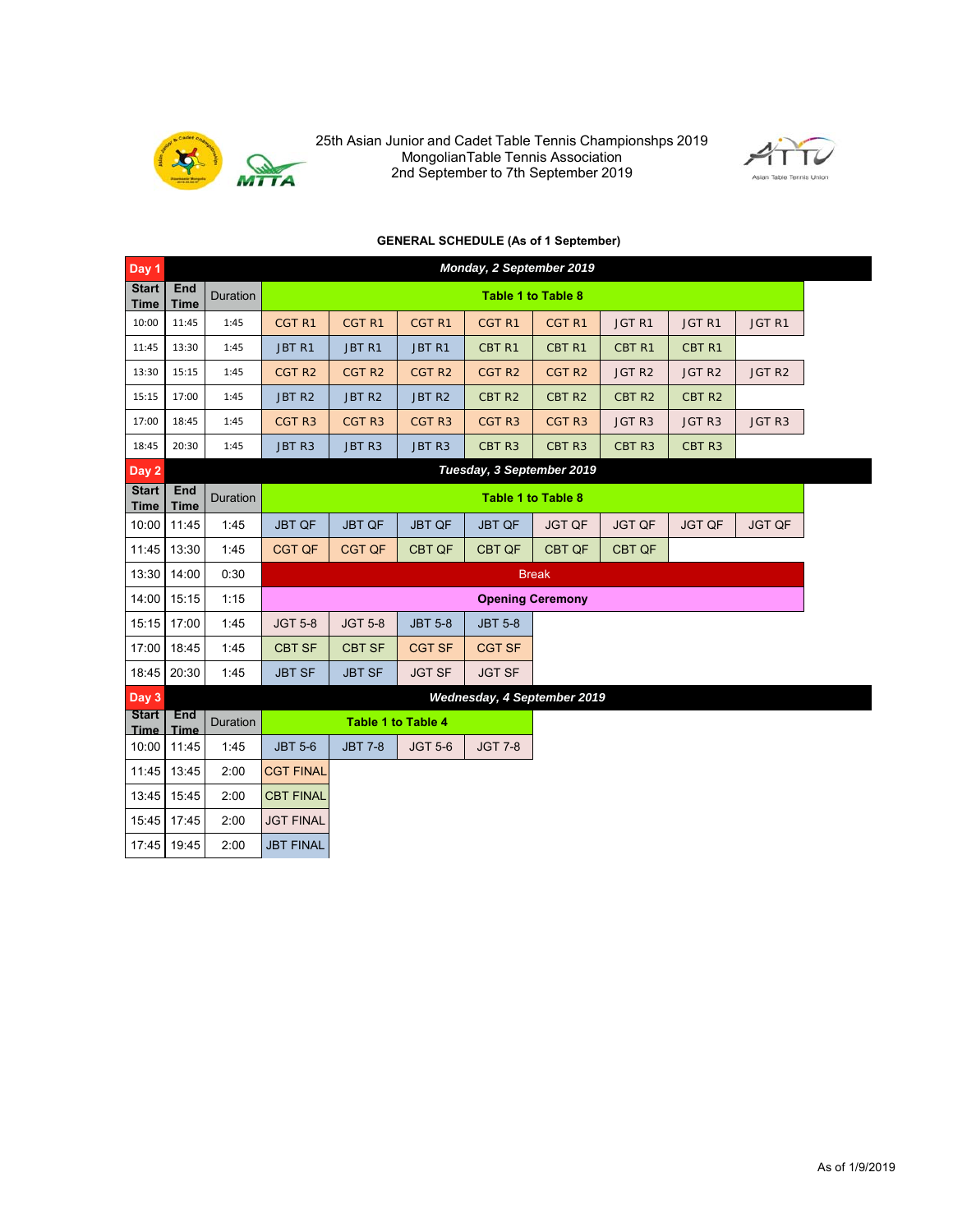| 19:45                       | 20:15          | 0:30         |                               | <b>AWARD CEREMONY TEAM EVENTS</b> |                                    |                                    |                                      |                                   |                                      |                                    |                   |
|-----------------------------|----------------|--------------|-------------------------------|-----------------------------------|------------------------------------|------------------------------------|--------------------------------------|-----------------------------------|--------------------------------------|------------------------------------|-------------------|
| Day 4                       |                |              |                               |                                   |                                    |                                    | Thursday, 5 September 2019           |                                   |                                      |                                    |                   |
| <b>Start</b><br><b>Time</b> | End<br>Time    | Duration     |                               |                                   |                                    |                                    | Table 1 to Table 9                   |                                   |                                      |                                    |                   |
| 10:00                       | 10:25          | 0:25         | <b>JXD R/32</b>               | <b>JXD R/32</b>                   | <b>JXD R/32</b>                    | <b>JXD R/32</b>                    | <b>JXD R/32</b>                      |                                   |                                      |                                    |                   |
| 10:25                       | 10:50          | 0:25         | CGS <sub>R1</sub>             | CGS <sub>R1</sub>                 | CGS <sub>R1</sub>                  | CGS <sub>R1</sub>                  | CGS <sub>R1</sub>                    | CGS <sub>R1</sub>                 | CGS <sub>R1</sub>                    | CGS <sub>R1</sub>                  | CGS <sub>R1</sub> |
| 10:50                       | 11:15          | 0:25         | CGS <sub>R1</sub>             | CGS <sub>R1</sub>                 | CGS <sub>R1</sub>                  | CGS <sub>R1</sub>                  | JBS <sub>R1</sub>                    | JBS R1                            | <b>JBS R1</b>                        | JBS <sub>R1</sub>                  | <b>JBS R1</b>     |
| 11:15                       | 11:40          | 0:25         | <b>JBS R1</b>                 | JBS R1                            | <b>JBS R1</b>                      | <b>JBS R1</b>                      | <b>JBS R1</b>                        | <b>JBS R1</b>                     | <b>JBS R1</b>                        | <b>JBS R2</b>                      | <b>JBS R1</b>     |
| 11:40                       | 12:05          | 0:25         | <b>JBS R1</b>                 | <b>JBS R1</b>                     | JBS <sub>R1</sub>                  | <b>JBS R1</b>                      | <b>JGSR1</b>                         | <b>JGSR1</b>                      | <b>JGSR1</b>                         | <b>JGSR1</b>                       | <b>JGSR1</b>      |
| 12:05                       | 12:30          | 0:25         | <b>JGSR1</b>                  | JGS R1                            | <b>JGSR1</b>                       | <b>JGSR1</b>                       | <b>JGSR1</b>                         | <b>JGSR1</b>                      | <b>JGSR1</b>                         | <b>JGSR1</b>                       | <b>JGSR1</b>      |
| 12:30                       | 12:55          | 0:25         | <b>JGSR1</b>                  | <b>JGSR1</b>                      | CBS <sub>R1</sub>                  | CBS <sub>R1</sub>                  | CBS <sub>R1</sub>                    | CBS <sub>R1</sub>                 | CBS <sub>R1</sub>                    | CBS <sub>R1</sub>                  |                   |
| 12:55                       | 13:20          | 0:25         | CBS <sub>R1</sub>             | CBS <sub>R1</sub>                 | CBS <sub>R1</sub>                  | CBS R1                             | CBS <sub>R1</sub>                    | CBS <sub>R1</sub>                 | CBS <sub>R1</sub>                    | CBS <sub>R1</sub>                  |                   |
| 13:20                       | 14:00          | 0:40         |                               |                                   |                                    |                                    | <b>Break</b>                         |                                   |                                      |                                    |                   |
| 14:00                       | 14:25          | 0:25         | CGS <sub>R2</sub>             | CGS <sub>R2</sub>                 | CGS <sub>R2</sub>                  | CGS <sub>R2</sub>                  | CGS <sub>R2</sub>                    | CGS <sub>R2</sub>                 | CGS <sub>R2</sub>                    | CGS <sub>R2</sub>                  | CGS <sub>R2</sub> |
| 14:25                       | 14:50          | 0:25         | CGS <sub>R2</sub>             | CGS <sub>R2</sub>                 | CGS <sub>R2</sub>                  | CGS <sub>R2</sub>                  | <b>JBS R2</b>                        | <b>JBS R2</b>                     | <b>JBS R2</b>                        | <b>JBS R2</b>                      | <b>JBS R2</b>     |
| 14:50                       | 15:15          | 0:25         | <b>JBS R2</b>                 | <b>JBS R2</b>                     | JBS R2                             | <b>JBS R2</b>                      | <b>JBS R2</b>                        | <b>JBS R2</b>                     | <b>JBS R2</b>                        | <b>JBS R2</b>                      | <b>JBS R2</b>     |
| 15:15                       | 15:40          | 0:25         | <b>JBS R2</b>                 | <b>JBS R2</b>                     | JBS R2                             | JBS R2                             | <b>JGS R2</b>                        | <b>JGS R2</b>                     | <b>JGS R2</b>                        | <b>JGS R2</b>                      | <b>JGS R2</b>     |
| 15:40                       | 16:05          | 0:25         | <b>JGS R2</b>                 | JGS R2                            | <b>JGS R2</b>                      | <b>JGS R2</b>                      | <b>JGS R2</b>                        | <b>JGS R2</b>                     | <b>JGS R2</b>                        | <b>JGSR2</b>                       | <b>JGS R2</b>     |
| 16:05                       | 16:30          | 0:25         | <b>JGSR2</b>                  | <b>JGSR2</b>                      | CBS <sub>R2</sub>                  | CBS <sub>R2</sub>                  | CBS <sub>R2</sub>                    | CBS <sub>R2</sub>                 | CBS <sub>R2</sub>                    | CBS <sub>R2</sub>                  |                   |
| 16:30                       | 16:55          | 0:25         | CBS <sub>R2</sub>             | CBS <sub>R2</sub>                 | CBS <sub>R2</sub>                  | CBS R <sub>2</sub>                 | CBS <sub>R2</sub>                    | CBS <sub>R2</sub>                 | CBS <sub>R2</sub>                    | CBS <sub>R2</sub>                  |                   |
| 16:55                       | 18:00          | 1:05         |                               |                                   |                                    |                                    | <b>Break</b>                         |                                   |                                      |                                    |                   |
| 18:00                       | 18:25          | 0:25         | CGS <sub>R3</sub>             | CGS <sub>R3</sub>                 | CGS <sub>R3</sub>                  | CGS <sub>R3</sub>                  | CGS <sub>R3</sub>                    | CGS <sub>R3</sub>                 | CGS <sub>R3</sub>                    | CGS <sub>R3</sub>                  | CGS <sub>R3</sub> |
| 18:25                       | 18:50          | 0:25         | CGS <sub>R3</sub>             | CGS <sub>R3</sub>                 | CGS <sub>R3</sub>                  | CGS <sub>R3</sub>                  | <b>JBS R3</b>                        | <b>JBS R3</b>                     | JBS R3                               | <b>JBS R3</b>                      | JBS R3            |
| 18:50                       | 19:15          | 0:25         | JBS R3                        | JBS R3                            | JBS R3                             | JBS R3                             | JBS R3                               | JBS R3                            | <b>JBS R3</b>                        | <b>JBS R2</b>                      | JBS R3            |
| 19:15                       | 19:40          | 0:25         | <b>JBS R3</b>                 | <b>JBS R3</b>                     | <b>JBS R3</b>                      | <b>JBS R3</b>                      | <b>JGSR3</b>                         | <b>JGSR3</b>                      | <b>JGS R3</b>                        | <b>JGS R3</b>                      | <b>JGS R3</b>     |
| 19:40<br>20:05              | 20:05<br>20:30 | 0:25<br>0:25 | <b>JGS R3</b><br><b>JGSR3</b> | JGS R3<br><b>JGSR3</b>            | <b>JGS R3</b><br>CBS <sub>R3</sub> | <b>JGS R3</b><br>CBS <sub>R3</sub> | <b>JGSR3</b><br>CBS <sub>R3</sub>    | <b>JGSR3</b><br>CBS <sub>R3</sub> | <b>JGSR3</b><br>CBS <sub>R3</sub>    | <b>JGS R3</b><br>CBS <sub>R3</sub> | <b>JGS R3</b>     |
| 20:30                       | 20:55          |              | CBS <sub>R3</sub>             | CBS <sub>R3</sub>                 | CBS <sub>R3</sub>                  | CBS <sub>R3</sub>                  |                                      | CBS <sub>R3</sub>                 |                                      | CBS <sub>R3</sub>                  |                   |
| 20:55                       | 21:25          | 0:25<br>0:30 | <b>JXD R/16</b>               | <b>JXD R/16</b>                   | <b>JXD R/16</b>                    | <b>JXD R/16</b>                    | CBS <sub>R3</sub><br><b>JXD R/16</b> | <b>JXD R/16</b>                   | CBS <sub>R3</sub><br><b>JXD R/16</b> | <b>JXD R/16</b>                    |                   |
| Day 5                       |                |              |                               |                                   |                                    | Friday, 6 September 2019           |                                      |                                   |                                      |                                    |                   |
| <b>Start</b>                | End            |              |                               |                                   |                                    |                                    |                                      |                                   |                                      |                                    |                   |
| Time                        | Time           | Duration     |                               |                                   |                                    | Table 1 to Table 8                 |                                      |                                   |                                      |                                    |                   |
| 10:00                       | 10:30          | 0:30         | <b>JXD QF</b>                 | <b>JXD QF</b>                     | <b>JXD QF</b>                      | <b>JXD QF</b>                      |                                      |                                   |                                      |                                    |                   |
| 10:30                       | 11:00          | 0:30         | <b>CBS R/16</b>               | <b>CBS R/16</b>                   | <b>CBS R/16</b>                    | <b>CBS R/16</b>                    |                                      |                                   |                                      |                                    |                   |
| 11:00                       | 11:30          | 0:30         | <b>JGD R/32</b>               | <b>JGD R/32</b>                   | <b>JGD R/32</b>                    | <b>JGD R/32</b>                    | <b>JGD R/32</b>                      | <b>JGD R/32</b>                   | <b>JGD R/32</b>                      |                                    |                   |
|                             | 11:30 12:00    | 0:30         | JBD R/32                      | JBD R/32                          | <b>JBD R/32</b>                    | JBD R/32                           | JBD R/32                             | JBD R/32                          | JBD R/32                             | <b>JBD R/32</b>                    |                   |
| 12:00                       | 12:30          | 0:30         | <b>JBD R/32</b>               | <b>JBD R/32</b>                   | CGS R/16                           | <b>CGS R/16</b>                    | CGS R/16                             |                                   |                                      |                                    |                   |
| 12:30                       | 13:15          | 0:45         | <b>JGS R/16</b>               | <b>JGS R/16</b>                   | <b>JGS R/16</b>                    | <b>JGS R/16</b>                    | <b>JGS R/16</b>                      | <b>JGS R/16</b>                   | <b>JGS R/16</b>                      |                                    |                   |
| 13:15                       | 14:00          | 0:45         |                               |                                   |                                    |                                    | <b>Break</b>                         |                                   |                                      |                                    |                   |
| 14:00                       | 14:45          | 0:45         | <b>JBS R/16</b>               | <b>JBS R/16</b>                   | <b>JBS R/16</b>                    | <b>JBS R/16</b>                    | <b>JBS R/16</b>                      | <b>JBS R/16</b>                   | <b>JBS R/16</b>                      | <b>JBS R/16</b>                    |                   |
| 14:45                       | 15:15          | 0:30         | <b>JGD R/16</b>               | <b>JGD R/16</b>                   | <b>JGD R/16</b>                    | <b>JGD R/16</b>                    | <b>JGD R/16</b>                      | <b>JGD R/16</b>                   | <b>JGD R/16</b>                      | <b>JGD R/16</b>                    |                   |
| 15:15                       | 15:45          | 0:30         | <b>JBD R/16</b>               | <b>JBD R/16</b>                   | <b>JBD R/16</b>                    | <b>JBD R/16</b>                    | <b>JBD R/16</b>                      | <b>JBD R/16</b>                   | <b>JBD R/16</b>                      | <b>JBD R/16</b>                    |                   |
| 15:45                       | 16:15          | 0:30         | CGS QF                        | CGS QF                            | CGS QF                             | CGS QF                             | CBS QF                               | CBS QF                            | <b>CBS QF</b>                        | CBS QF                             |                   |
| 16:15                       | 17:00          | 0:45         | <b>JXD SF</b>                 | <b>JXD SF</b>                     |                                    |                                    |                                      |                                   |                                      |                                    |                   |
| 17:00                       | 18:00          | 1:00         |                               |                                   |                                    |                                    | <b>Break</b>                         |                                   |                                      |                                    |                   |
| 18:00                       | 18:30          | 0:30         | JBD QF                        | JBD QF                            | <b>JBD QF</b>                      | <b>JBD QF</b>                      | <b>JGD QF</b>                        | <b>JGD QF</b>                     | <b>JGD QF</b>                        | <b>JGD QF</b>                      |                   |
| 18:30                       | 19:15          | 0:45         | <b>JGS QF</b>                 | <b>JGS QF</b>                     | <b>JGS QF</b>                      | <b>JGS QF</b>                      | <b>JBS QF</b>                        | <b>JBS QF</b>                     | <b>JBS QF</b>                        | <b>JBS QF</b>                      |                   |
| 19:15                       | 19:45          | 0:30         | CGS SF                        | <b>CGS SF</b>                     | CBS SF                             | CBS SF                             | <b>CGS 5-8</b>                       | <b>CGS 5-8</b>                    | <b>CBS 5-8</b>                       | <b>CBS 5-8</b>                     |                   |
| 19:45                       | 20:30          | 0:45         | JXD FINAL                     |                                   |                                    |                                    |                                      |                                   |                                      |                                    |                   |